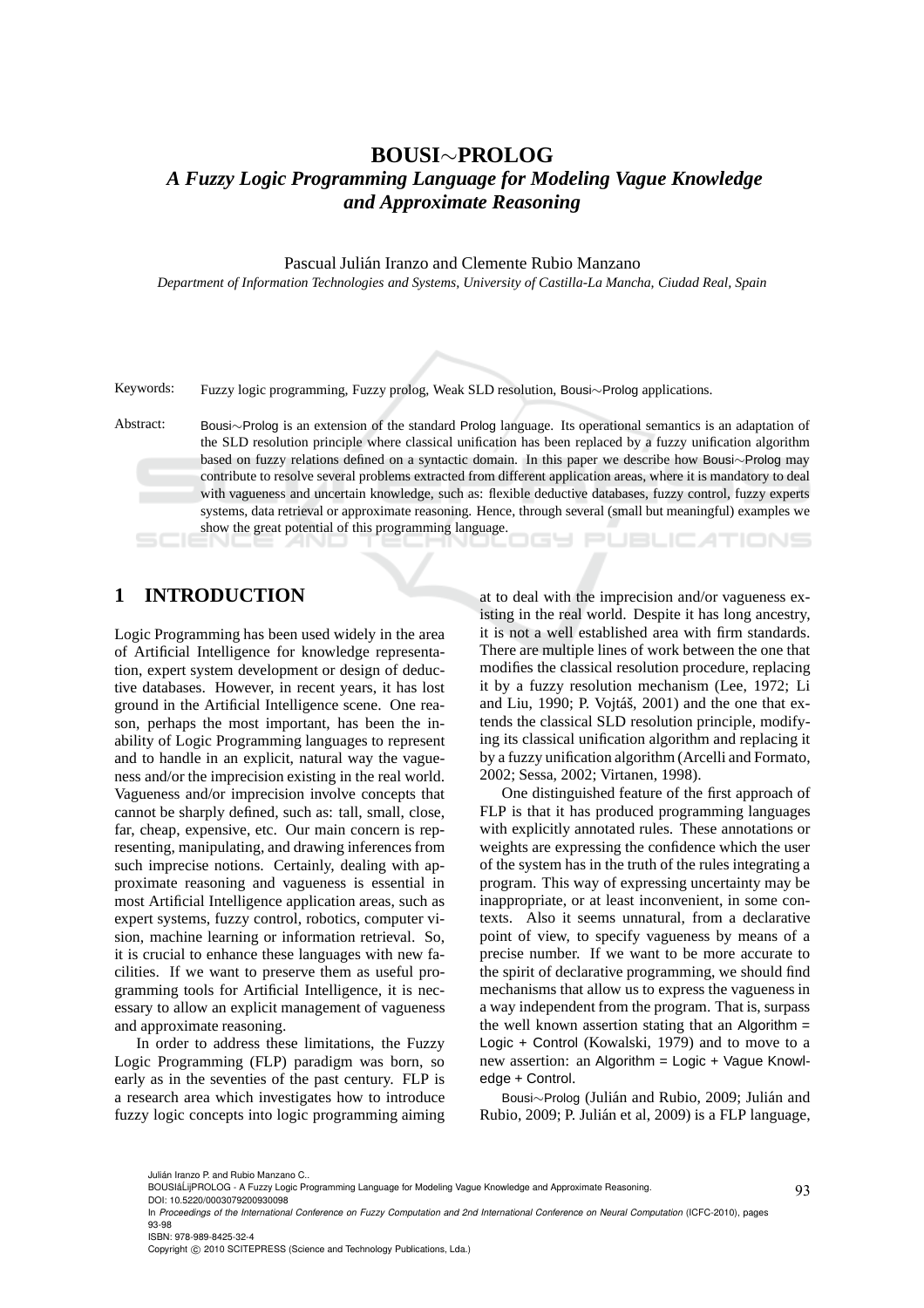that may be classified among those programming languages pertaining to the second approach mentioned above, whose design has been conceived to make a clean separation between Logic, Vague Knowledge and Control. In a Bousi∼Prolog program Logic is specified by a set of Prolog facts and rules, Vague Knowledge is mainly specified by a set of (what we call) *proximity equations*, defining a fuzzy binary relation (which is expressing how close are two concepts), and Control is let automatic to the system, through an enhanced SLD resolution procedure with a fuzzy unification algorithm based on fuzzy binary relations. Informally, this *weak* unification algorithm states that two terms  $f(t_1,...,t_n)$  and  $g(s_1,...,s_n)$  weakly unify if the root symbols *f* and *g* are close, with a certain degree, and each of their arguments  $t_i$  and  $s_i$  weakly unify. Therefore, the weak unification algorithm does not produce a failure if there is a clash of two syntactical distinct symbols, whenever they are approximate, but a success with a certain approximation degree. Hence, Bousi∼Prolog computes answers as well as approximation degrees. These features are evidenced by the following example.

Assume a fragment of a deductive database that stores information about people and their preferences. Under the question about whether somebody likes whiskey, that person may answer: 'I do not like', 'a little', 'so much', 'very much'. This situation can be modeled by a Bousi∼Prolog program, where vagueness and preferences of users are specified by a set of proximity equations.

```
%% PROXIMITY EOUATIONS
does_not˜a_little=0.5. a_little˜very_much=0.2.
does_not~so_much=0.1. so_much~very_much=0.6.
a_little˜so_much=0.4.
%% FACTS
likes(john, whiskey, a_little).
likes(mary, whiskey, very_much).
likes(peter, whiskey, so_much).
likes(paul, whiskey, does_not).
```
%% RULES  $buy(X, P):-likes(X, P, very_much)$ .

In a standard Prolog system, if we ask about people who will buy scotch whiskey ''?-buy(X,whiskey)'', only one answer is obtained: Yes, X=mary. However john and peter also are reasonable candidates to buy scotch whiskey. Hence, if we are looking for a flexible query answering procedure, more accurate to the real world behavior, john and peter should be appear as answers. The Bousi∼Prolog system answers ''X=john with 0.2'', ''X=mary with 1.0'', and ''X=peter with 0.6''. To obtain the first answer, the Bousi∼Prolog system operates as follows: since we have specified that a little is close to very much, with degree 0.2, these two terms may unify

"weakly" with approximation degree 0.2, leading to the unification of likes(john, whiskey, a little) and likes(X, whiskey, very much), with X=john and approximation degree 0.2; therefore, the assertion buy(john,whiskey) is stated with approximation degree 0.2. Similarly for the remainder answers.

The aim of this paper is to describe how Bousi∼Prolog may contribute to resolve several problems extracted from different application areas, where it is mandatory to deal with vagueness and uncertain knowledge, such as: deductive databases, knowledgebased systems, data retrieval or approximate reasoning. To accomplish this goal, through the paper, we discuss and implement several (small but meaningful) examples showing the great potential of this programming language. For a more detailed study of Bousi∼Prolog foundations, as well as pieces of related work, we direct the interested reader to the papers (Julián and Rubio, 2009; Julián and Rubio, 2009; P. Julián et al, 2009). Also, a reference manual (with its precise syntax) and more examples can be found at the URL: http://dectau.uclm.es/bousi/.

## **2 FLEXIBLE QUERY ANSWERING IN DEDUCTIVE DATABASES**

There are several approaches to fuzzy flexible database. We highlight two of them: i) the model of Buckles-Petry (Buckles and Petry, 1985) and Shenoi-Melton (Shenoi and Melton, 1999), where a relational database is fuzzified by means of a similarity/proximity relation defined on an universal domain; ii) the model of Prade-Testemale (Prade and Testemale, 1984) in which attribute values may be expressed in (vague) linguistic terms (roughly speaking, using fuzzy sets).

In this section we show how Bousi∼Prolog allows to simulate both fuzzy flexible database approaches effectively. We begin with an example illustrating how to implement a fragment of a flexible database in the the Buckles-Petry and Shenoi-Melton style. This example is adapted from a work of Motro (Motro, 1988), although the techniques used there differs from ours. In Motro's work the relational data model is extended using *data metrics*, and the query language is extended with a single feature, a *similar-to comparator*. On the other hand, we concentrate on deductive databases, i.e., databases consisting of facts and rules that have a deductive capability.

Assume a database storing information on films which are shown at some cinema of a specific neigh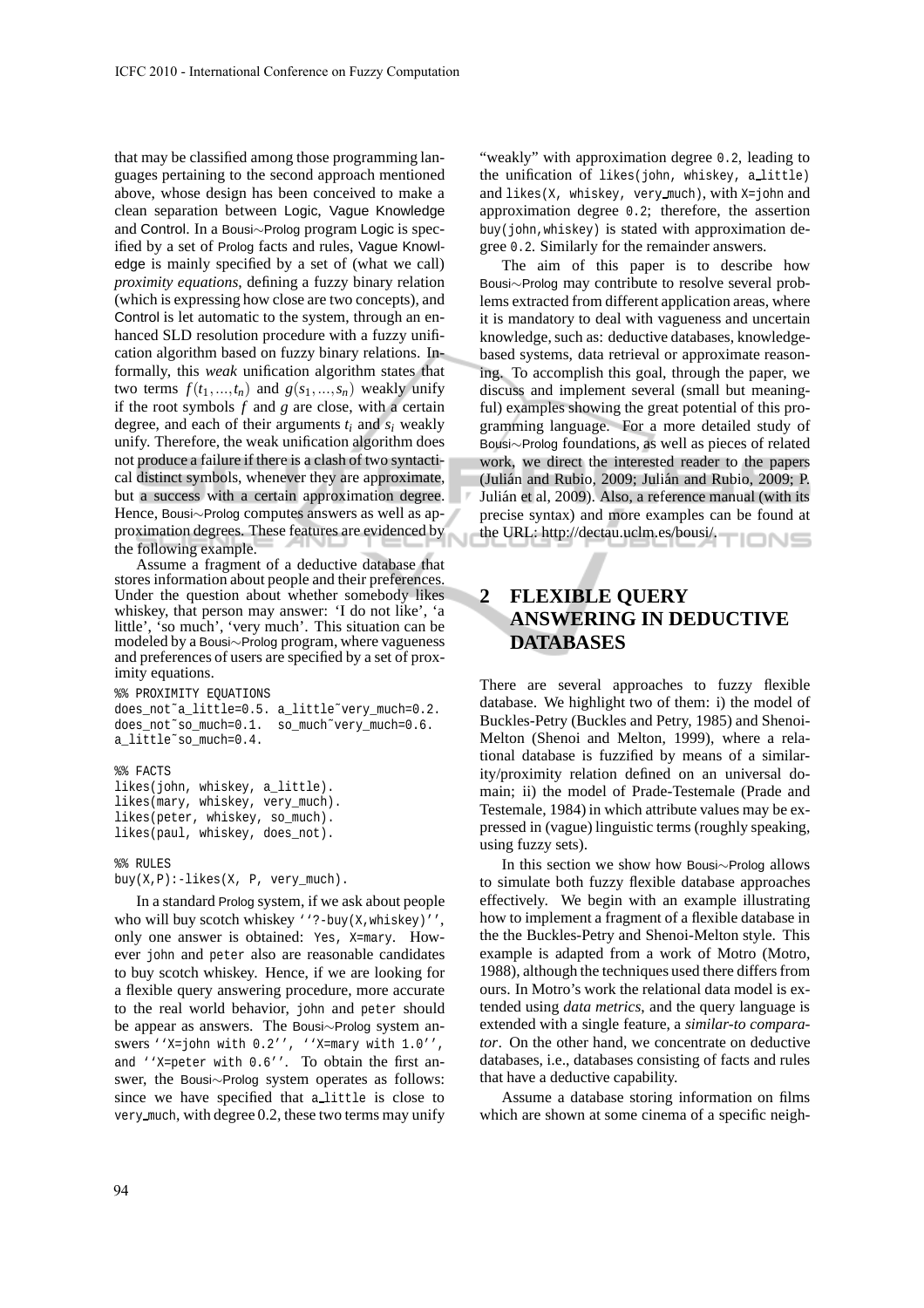bourhood of Los Angeles city. The database consists of three tables (relations, represented by BPL facts) with a total of eight attributes. The film table has three attributes: title, director and category of the film. The theater table is characterized by the theater name, owner and location of the theater. The engagement table is used to link the information stored in the first two tables and it has two attributes: the title of the film and the name of the theater. The fuzzy component is defined by two proximity relations. The first one states the similarity between the different film categories (i.e., it is defined on the syntactic domain of film categories) and the second one states the closeness of two theater locations (i.e., it is defined on the syntactic domain of theater locations). In this example, both fuzzy relations are implemented explicitly by means of a set of proximity equations.

```
Contract Contract
                                 ٠
%% DIRECTIVE
:-lambdaCut(0.5). %% only approximation degrees equal or
                 %% greater than 0.5 are considered
%% PROXIMITY RELATIONS
%% Location Distance Relationship
bervely_hills˜downtown=0.3. downtown˜santa_monica=0.23.
bervely_hills˜santa_monica=0.45.downtown˜westwood=0.25.
bervely_hills˜hollywood=0.56. hollywood˜santa_monica=0.3.
bervely hills~westwood=0.9. hollywood~westwood=0.45.
downtown˜hollywood=0.45. santa_monica˜westwood=0.9.
%% Category Relationship
comedy˜drama=0.6. drama˜adventure=0.6.
comedy˜adventure=0.3. drama˜suspense=0.6.
comedy˜suspense=0.3. adventure˜suspense=0.9.
%% Films Table
%% film(Title, Director, Category)
film(four_feathers, korda, adventure).
film(modern_times, chaplin, comedy).
film(psycho, hitchcock, suspense).
film(rear_window, hitchcock, suspense).
film(robbery, yates, suspense).
film(star_wars, lucas, adventure).
film(surf_party, dexter, drama).
%% Theaters Table
%% theater(Name,Owner,Location).
theater(chinese, mann, hollywood).
theater(egyptian, va, westwood).
theater(music_hall, lae, bervely_hills).
theater(odeon, cineplex, santa_monica).
theater(rialto, independent, downtown).
theater(village, mann, westwood).
```
%% Engagements Table %% engagement(Film,Theater) engagement(modern\_times, rialto). engagement(start\_wars, rialto). engagement(star\_wars, chinese). engagement(rear\_window, egyptian). engagement(surf\_party, village). engagement(robbery, odeon).

engagement(modern\_times, odeon). engagement(four\_feathers, music\_hall).

%% MAIN RULE

%% search(input, input, output, output)

search(Category, Location, Film, Theater) :film(Film, \_, Category), engagement(Film, Theater), theater(Theater, , Location).

The predicate search/4 allows us to know the cinema which is showing a film closest to our location and category of preference. If we launch the goal "search(adventure, westwood, Film, Theater).", the system answers: "Film = rear window, Theater = egyptian, with 0.9" (a suspense film located at west- wood), "Film = surf\_party, Theater = village, with  $0.6$ " (a drama film located at westwood), "Film = robbery, Theater = odeon, with 0.9" (a suspense film located at santa monica), "Film = four feathers, Theater = music hall, with 0.9" (an adventure film located at bervely hills).

Next, we present a BPL program implementing a fragment of a flexible deductive database in the style of Prade and Testemale. That is, databases that incorporate the notion of fuzziness by means of fuzzy sets that may be used as attributes of a table.

In this example we model a database fragment for a real state company with information about flats to be hired. The company wants to help clients to select flats in stock, according their preferences.

```
%% DIRECTIVES declaring and defining linguistic variables
%% (i.e., fuzzy sets)
%% Linguistic variable: rental
:-domain(rental(0,600,euros)).
:-fuzzy set(rental[cheap(100.100.250,500).
      normal(100,300,400,600), expensive(300,450,600,600)]).
%% Linguistic variable: distance
:-domain(distance(0,50,minutes)).
:-fuzzy_set(distance[close(0,0,15,40),
                    medial(15,25,30,35), far(20,35,50,50)]).
%% Linguistic variable: flat conditions
: -domain(condition(0,10,conditions)).
:-fuzzy_set(conditions[unfair(0,0,1,3), fair(1,3,6),
                      good(4,6,8), excellent(7,9,10,10)]).
%% FACTS
%% Flats table
%% flat(Code, Street, Rental, Condition).
flat(f1, libertad street, rental#300, more or less#good).
flat(f2, ciruela_street, rental#450, somewhat#good).
flat(f3, granja_street, rental#200, unfair).
%% Streets table
%% street(Name, District)
street(libertad_street, ronda_la_mata).
street(ciruela_street, downtwon).
```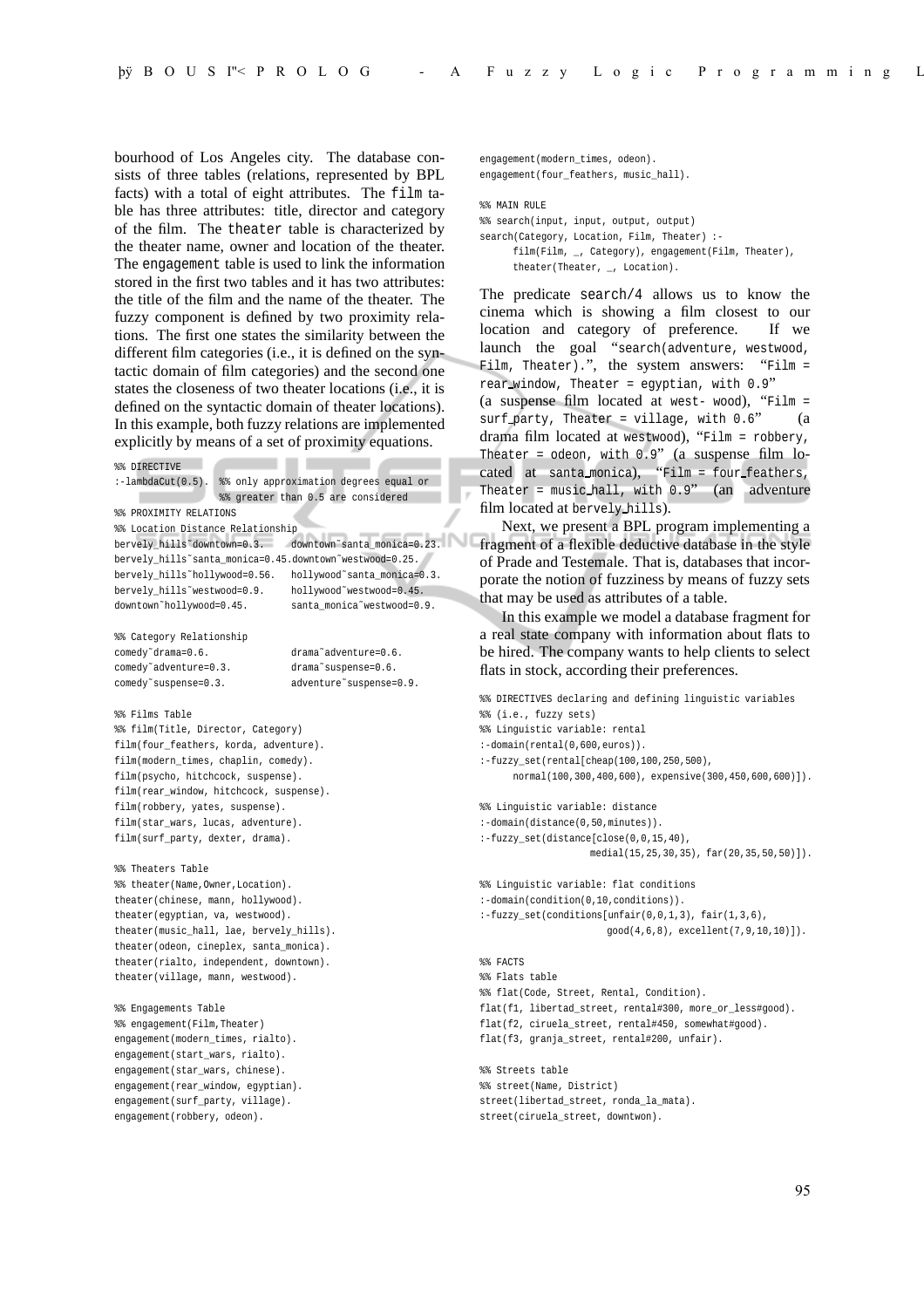```
street(granja_street, ronda_santa_maria).
%% Distance table
%% distance(District, District, Distance)
%% to university campus
distance(ronda_la_mata, campus, somewhat#close).
distance(downtwon, campus, medial).
distance(ronda_santa_maria, campus, far).
%% RULES
```

```
%% close_to(Flat, District)
close_to(Flat, District):-
    flat(Flat, Street, _, _), street(Street, Flat_Dist),
    distance(Flat_Dist, District, close).
```

```
select_flat(Flat, Street):-
```
flat(Flat, Street, cheap, good), close\_to(Flat,campus).

Now select flat/2 selects those flats which may be considered cheap, good and close to the campus with a certain degree. More precisely, if we launch the goal "?- select flat(Flat, Street).", we obtain: "Flat = f1, Street = libertad, with 0.8" and "Flat = f2, Street = ciruela, with 0.2", being flat f3 at granja street disregarded.

Finally, it is noteworthy that in many cases it will be necessary, or preferable, to combine both approaches, in order to model a problem properly. That is, to declare and define linguistic variables in conjunction with proximity relations. This last option is completely feasible in Bousi∼Prolog.

## **3 KNOWLEDGE-BASED SYSTEMS**

As an example of Knowledge-Based System, we implement a fuzzy logic controller which is an adaptation of the one described in (Shalfield, 2005)<sup>1</sup>.

In the general model, the device being controlled has a set of activators that take the input and use this to affect its settings and a set of sensors that get information from the device. The fuzzy logic controller takes the 'crisp' information from the sensors as input and fuzzifies this into some linguistic variables, propagates membership values using linguistic rules and, finally, defuzzifies the output and returns these 'crisp' values to the activators. The controller we shall implement will use a set of fuzzy rules to adjust the throttle of a steam turbine according to its current temperature and pressure to keep it running smoothly.

**Defining Linguistic Variables.** First we need to decide upon the linguistic variables that are going to be used in the BPL program. We do this by looking at the descriptors that will be used by the rules, in this case 'temperature', 'pressure' and 'throttle':

```
:-domain(temperature(0,500,Celsius)).
:-fuzzy_set(temperature, [cold(0,0,110,165),
    cool(110,165,220), normal(165,220,275),
     warm(220,275,330), hot(275,330,500,500)]).
:-domain(pressure(0,300,kpa)).
:-fuzzy_set(pressure, [weak(0,0,10,70), low(10,70,130),
     ok(70,130,190), strong(130,190,250),
     high(190,250,300,300)]).
:-domain(throttle(-60,60,rpm)).
```
:-fuzzy\_set(throttle, [neg\_large(-60,-60,-45,-30), neg\_medium(-45,-30,-15), neg\_small(-30,-15,0), zero(-15,0,15), pos\_small(0,15,30), pos\_medium(15,30,45), pos\_large(30,45,60,60)]).

For the 'throttle' variable, a negative value indicates that the throttle should be moved back and a positive value that it should be moved forward. The problem results in moving the throttle by large, medium or small amounts in the negative and positive directions. OGY PUBLICATION!

**Defining Rules.** After defining the linguistic variables used by our program, we can proceed to define the rules. In this example the rules will cover all the possible combinations of temperature and pressure and give a resultant throttle change for each. An example of a rule specified by an expert is:

If the temperature is cold and the pressure is weak then increase the throttle by a large amount.

This rule has a direct translation to BPL code:

throttle(pos\_large):- temperature(cold), pressure(weak).

In particular, the remainder rules for a situation of cold temperature and for a situation of cool temperature are:

```
%% Cold
```

```
throttle(pos medium):- temperature(cold), pressure(low).
throttle(pos_small):- temperature(cold), pressure(ok).
throttle(neg_small):- temperature(cold), pressure(strong).
throttle(neg_medium):- temperature(cold), pressure(high).
%throttle(pos_large):- temperature(cool), pressure(weak).
throttle(pos_medium):- temperature(cool), pressure(low).
throttle(zero):- temperature(cool), pressure(ok).
throttle(neg_medium):- temperature(cool), pressure(strong).
throttle(neg_medium):- temperature(cool), pressure(high).
```
We can define the rest of rules (for normal, warm, and hot temperature), in a similar *linguistic* declarative way.

The inputs to the logical system should be taken from the sensors of the real device, but in this simple example they are modeled by facts:

<sup>&</sup>lt;sup>1</sup>We suggest to compare our solution with the one appeared in (Shalfield, 2005), in order to observe how natural is our codification of this problem.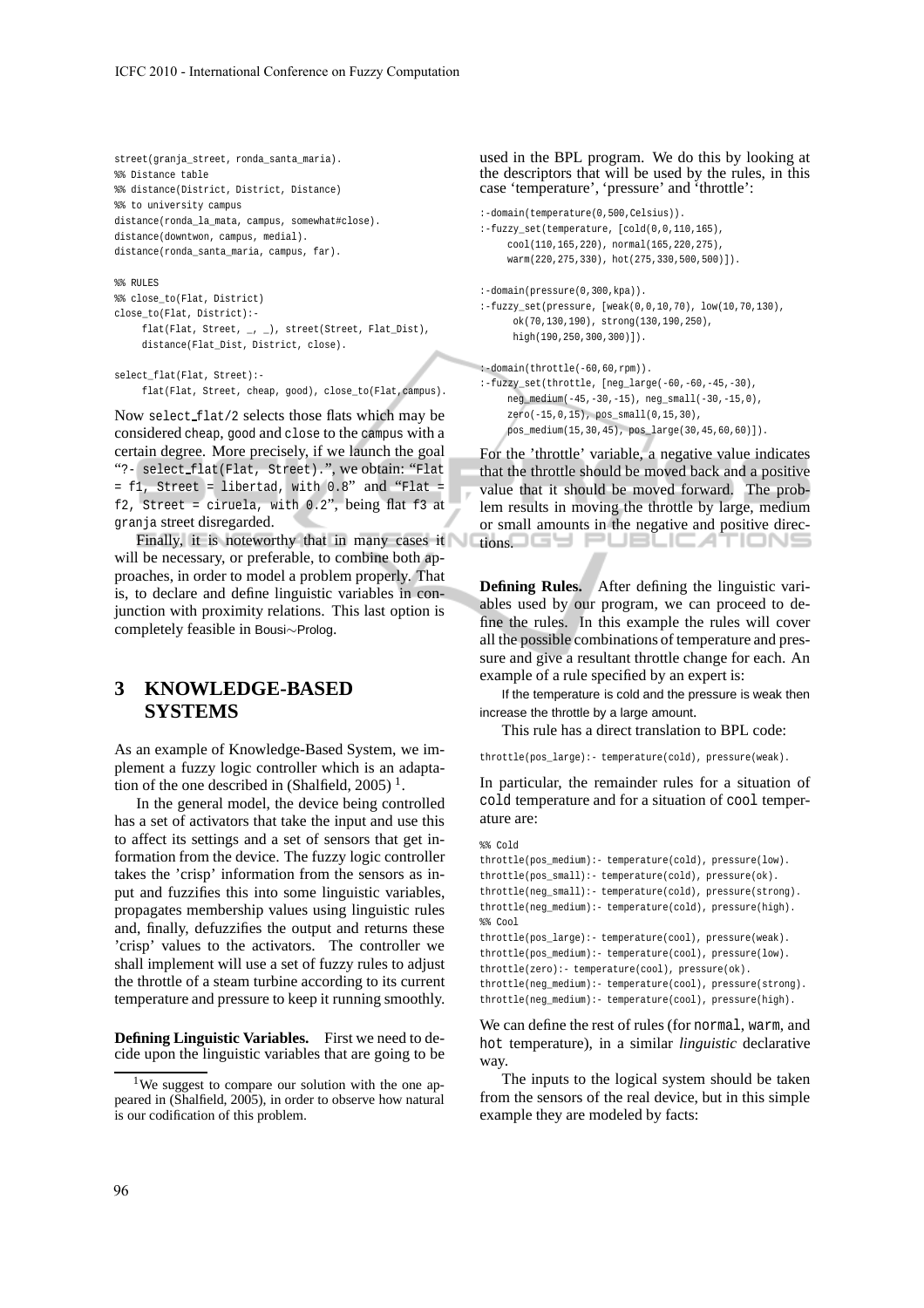%% Facts

temperature(temperature#300). pressure(pressure#150).

Running this BPL program, it is possible to return a 'crisp' value for the throttle by means of the BPL built-in predicate defuzzify <sup>2</sup>. If we launch the goal "?-defuzzify(throttle( $\Box$ ), Y)." we obtain the answer " $Y = \text{throttle#-14.09}$ ".

#### **4 INFORMATION RETRIEVAL**

The following example shows how proximity equations can be used as a fuzzy model for information retrieval where textual information is selected or analyzed using an ontology (Gruber, 1995), that is, a structured collection of terms that formally defines the relations among them. Hence, inside a semantic context instead of a purely syntactic context. A practical textual inference task is finding concepts which are structurally analogous. Proximity equations can help in this task. The set of proximity equations shown below has been obtained using ConceptNet (Liu and Singh, 2004), a freely available commonsense knowledge-base and natural-languageprocessing toolkit<sup>3</sup>. ConceptNet is structured as a network of semi-structured natural language fragments. It has a GetAnalogousConcepts() function that returns a list of structurally analogous concepts given a source concept. In our case the source concept is "wheat". The degree of structural analogy between terms is also provided by ConceptNet. The set of proximity equations is a partial view of the original output, which was hand-made adapted by ourselves.

We want to extract information on terms structurally analogous to "wheat" on a given text. In our example, the input text is borrowed from Reuters, a test collection for text categorization research<sup>4</sup>. The data in this collection was originally collected and labeled by Carnegie Group, Inc. and Reuters, Ltd. in the course of developing the CONSTRUE text categorization system. The fragment text of our example is one classified with the label (topic) "wheat" and processed by erasing stop words and the endings of a word stem.

```
% DIRECTIVE
```
:- transitivity(yes). %% builds a similarity starting from %% the proximity equations

<sup>2</sup>As a reasonable starting point we are using the standard method of "*average of the maximum*" as defuzzifying method.

<sup>3</sup>Available at http://conceptnet.media.mit.edu/.

<sup>4</sup>Available at http://www.daviddlewis.com/resources/test collections/reuters21578/.

```
wheat˜bean=0.315. wheat˜human=0.205. bean˜crop=0.315.
wheat˜corn=0.315. bean˜animal=0.35. bean˜child=0.33.
wheat˜grass=0.315. bean˜corn=0.48. bean˜grass=0.315.
wheat~horse=0.315. bean~flower=0.315. bean~potato=0.5.
bean˜horse=0.335. bean˜table=0.35.
% FACTS and RULES
%% searchTerm(T,L1,L2), true if T is a (constant) term, L1
%% is a list of (constant) terms (representing a text) and
%% L2 is a list of triples t(X,N,D); where X is a term
%% similar to T with degree D, which occurs N times in the
%% text L1
searchTerm(T,[],[]).
searchTerm(T,[X|R],L):-
      T˜X=AD, !, searchTerm(T,R,L1), insert(t(X,1,AD),L1,L).
searchTerm(T,[X|R],L):- searchTerm(T,R,L).
insert(t(T,N,D), [], [t(T,N,D)]).insert(t(T1,N1,D), [t(T2,N2,_)|R],[t(T1,N,D)|R]) :-
        T1 == T2, N is N1+N2.
insert(t(T1,N1,D), [t(T2,N2,D2) | R2], [t(T2,N2,D2) | R]) :-
       T1 \== T2, insert(t(T1,N1,D), R2, R).
                 ٠
% GOAL
g(T,L):-\texttt{searchTerm}(T,~[\texttt{agriculture},\texttt{department},\texttt{report},\texttt{farm},own,reserve,national,average,price,loan,release,
          price,reserves,matured,bean,grain,enter,corn,
          sorghum, rates, bean, potatol, L).
```
A simple session with the BPL system, launching the goal "?-  $g(corn, L)$ ." provides the answer: " $L =$ [t(potato, 1, 0.48), t(bean, 2, 0.48), t(corn, 1, 1.0)] with 1.0". The information returned by the goal can be used lately to analyze the input text or to obtain a degree of preference in a retrieval process.

It is noteworthy, that using similar techniques to the above decribeded here, in (Romero et al, 2010) we have presented a declarative approach to text categorization using the ability of Bousi∼Prolog for flexible matching and knowledge representation by means of an ontology of terms modeled by a set of proximity equations.

### **5 APPROXIMATE REASONING**

*Approximate reasoning* is basically the inference of an imprecise conclusion from imprecise premises. All the examples discussed along this paper concerns with approximate reasoning in some degree. However, in this section we want to make a reflexion on fuzzy inference, such as it was formalized by Zadeh (Zadeh, 1975a; Zadeh, 1975b), and how Bousi∼Prolog can deal with this kind of reasoning. In this approach, each granule of knowledge is represented by a fuzzy set or a fuzzy relation on the appropriate universe. The premises of an argument are expressed as fuzzy rules and a *fuzzy inference* is a generaliza-

<sup>%</sup> PROXIMITY EQUATIONS